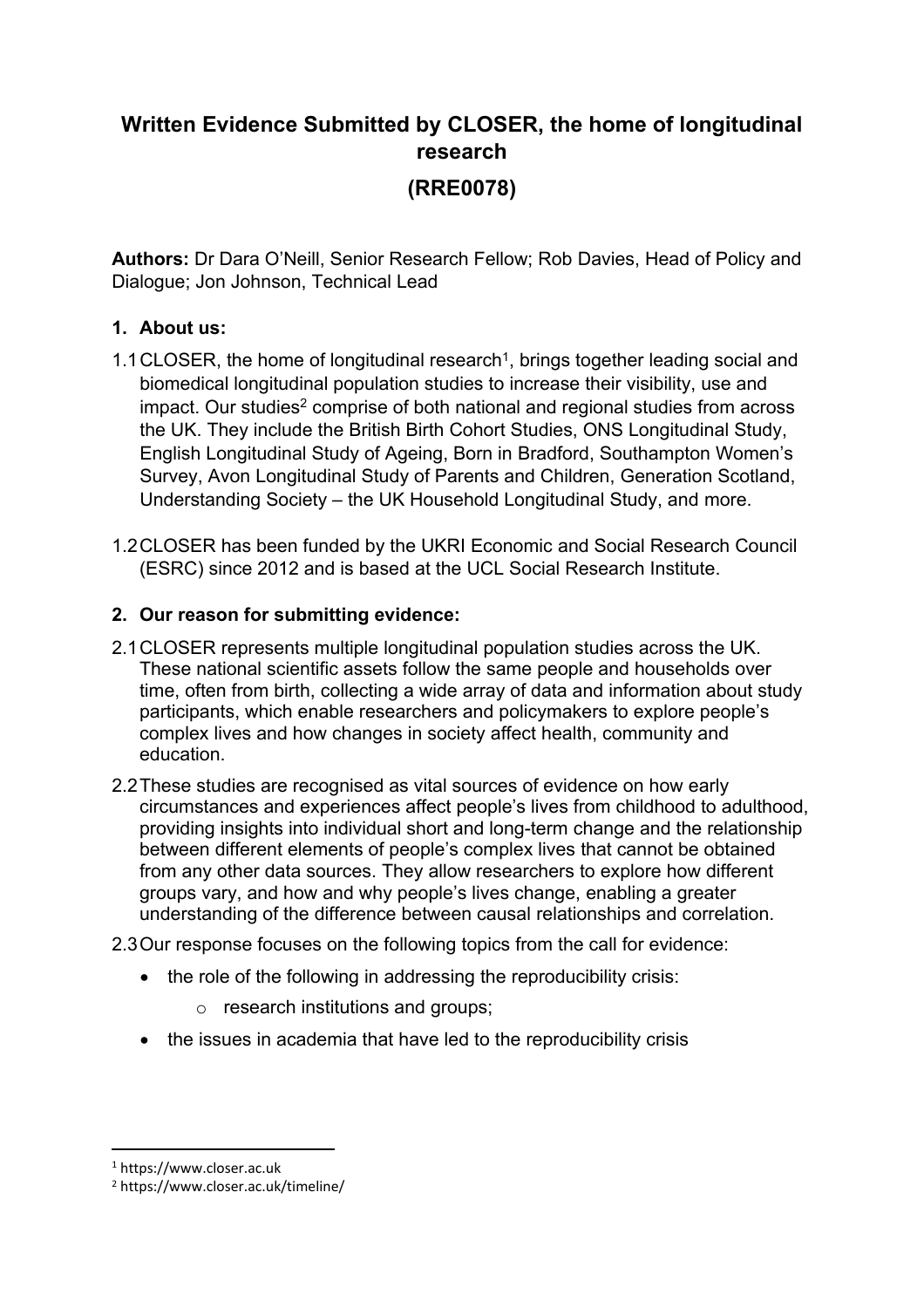### **3. Evidence:**

- 3.1The UK has a long-standing tradition of longitudinal population studies (LPS) and research. Since the first national longitudinal birth cohort study commenced in 1946, there has been continued growth in the number and diversity of both LPS cohort and panel studies in the UK. These studies serve as an important research resource, capturing detail across participants' lives that can help further our understanding of socioeconomic and biomedical outcomes and their respective determinants. Collectively these studies can enhance our understanding of cross-generational changes in such social and health issues. The wealth of data collected by these studies is increasingly made accessible through deposit at archives/repositories and via trusted research environments, yet such accessibility efforts remain variable in implementation and completeness across studies due in part to funding differences and cost recovery needs. Moreover, heterogeneity in the data sharing solutions implemented means that discoverability remains a challenge. A related hurdle pertinent to research reproducibility is that provenance detail for research datasets, which is essential to their valid use and interpretation, is sometimes fragmentary or absent, and this can impact on consistency in their reuse by different research teams.
- 3.2CLOSER is leading work in collaboration with its partner studies to address such data discoverability and provenance needs through its cross-study CLOSER Discovery platform<sup>3</sup>, which integrates questionnaire and variable metadata in an open and consistent format. This employs well established open standards (DDI Lifecycle for data documentation)<sup>4</sup> which enables the development of further innovative software and standards, for instance, to make documentation of data processing code<sup>5</sup> transparent. Surfacing data processing decisions in accessible language, facilitates and encourages communication between researchers with different software experience and expertise. Such standards around data and code documentation play a vital role in ensuring the processes and decisions underpinning research work are captured in a manner compatible with the FAIR principles of findability, accessibility, interoperability and reusability.
- 3.3Even with adequate resources facilitating more open and standardised documentation, additional effort is needed to encourage uptake amongst the research community. Such effort will be most effective by targeting both individual and structural factors. These individual factors include training and mentoring programmes to promote intrinsic motivation around research integrity and develop relevant skillsets amongst researchers, e.g. to implement documentation standards and leverage related tools in their research practice. More structural work should include influencing the external factors that underpin the professional advancement procedures that more broadly dictate capacity and resource prioritisation. Career development frameworks within academia do increasingly acknowledge contributions to open science practices but such factors remain distinctly secondary to other promotion-relevant factors such as success at

<sup>3</sup> https://discovery.closer.ac.uk/

<sup>4</sup> https://ddialliance.org/Specification/DDI-Lifecycle/

<sup>5</sup> https://ddialliance.org/products/sdtl/1.0